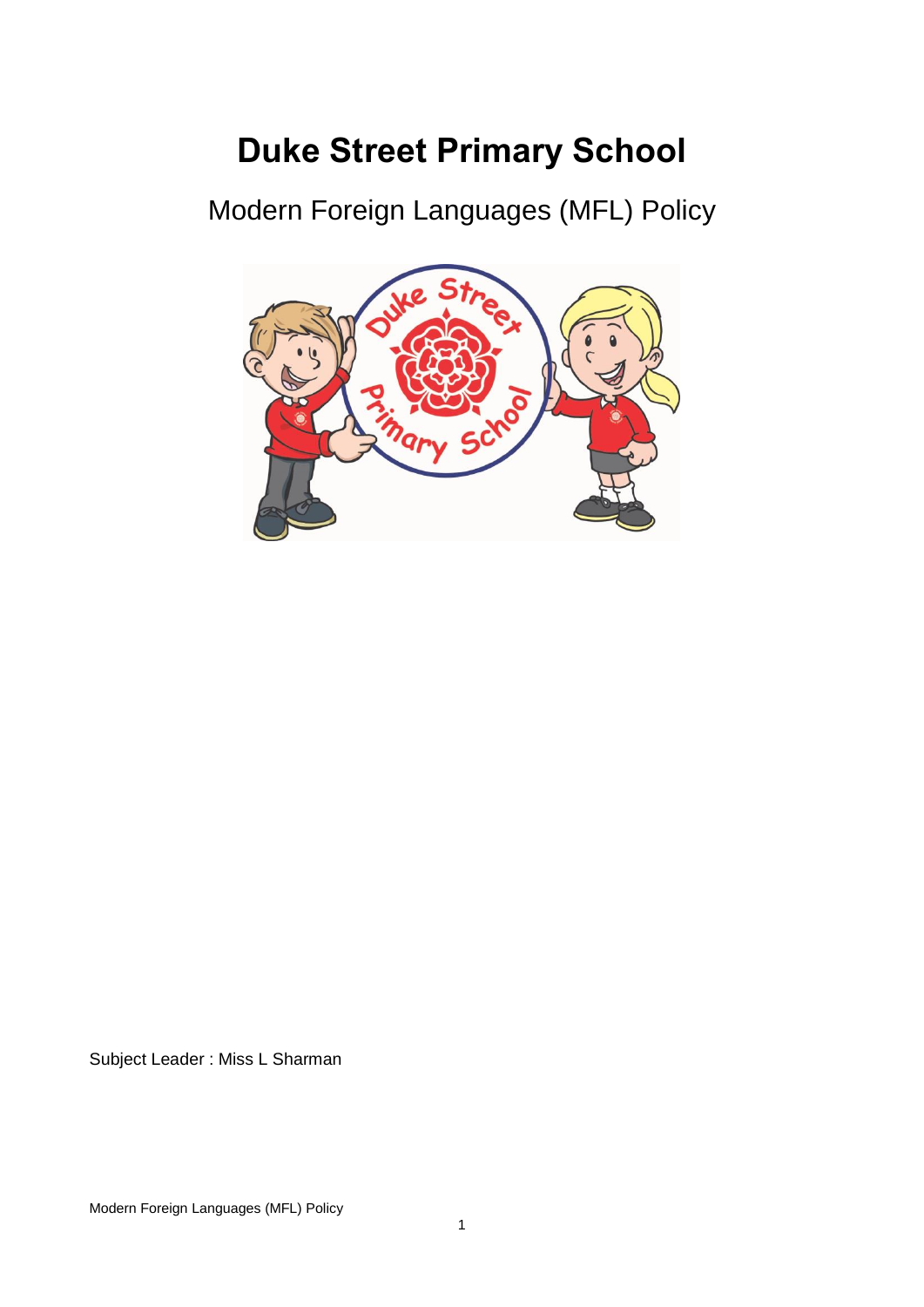# **Modern Foreign Languages (MFL) Policy**

# **1 Aims and objectives**

- 1.1 At Duke Street Primary School we support the view that every child should have the opportunity to learn a foreign language. We are therefore committed to the principle that learning another language is appropriate for all children, whatever their ability or special learning needs. We will also seek to develop our curriculum so that teaching a foreign language is embedded in the curriculum. The children are growing up in an increasingly multi-cultural world, where many opportunities take place in different languages. It is important for children to learn that there are other languages, and that learning to speak to a wider range of people will benefit them when they grow up. We believe that many children really enjoy learning to speak another language and that the earlier a child is exposed to a foreign language, the faster the language in question is acquired, and an advantage of introducing a new language at primary school is that children tend to be less self-conscious about speaking aloud at this stage of their development. Also, it is widely accepted that the early acquisition of a foreign language facilitates the learning of other foreign languages later in life.
- 1.2 Our main objective in the teaching of a modern foreign language at primary school is to promote the early development of linguistic competence. We believe that to accomplish this, we should help the children to do all of the following:
	- listen attentively to spoken language and show understanding by joining in and responding
	- explore the patterns and sounds of language through songs and rhymes and link the spelling, sound and meaning of words
	- engage in conversations; ask and answer questions; express opinions and respond to those of others; seek clarification and help\*
	- speak in sentences, using familiar vocabulary, phrases and basic language structures
	- develop accurate pronunciation and intonation so that others understand when they are reading aloud or using familiar words and phrases\*
	- present ideas and information orally to a range of audiences\*
	- read carefully and show understanding of words, phrases and simple writing
	- appreciate stories, songs, poems and rhymes in the language
	- broaden their vocabulary and develop their ability to understand new words that are introduced into familiar written material, including through using a dictionary
	- write phrases from memory, and adapt these to create new sentences, to express ideas clearly
	- describe people, places, things and actions orally\* and in writing Languages key stage 2 3
	- Understand basic grammar appropriate to the language being studied, including (where relevant): feminine, masculine and neuter forms and the conjugation of high-frequency verbs; key features and patterns of the language; how to apply these, for instance, to build sentences; and how these differ from or are similar to English.2 Teaching and learning
- 2.1 The National Curriculum aims for MFL are;
	- •
	- Understand and respond to spoken and written language from a variety of authentic sources;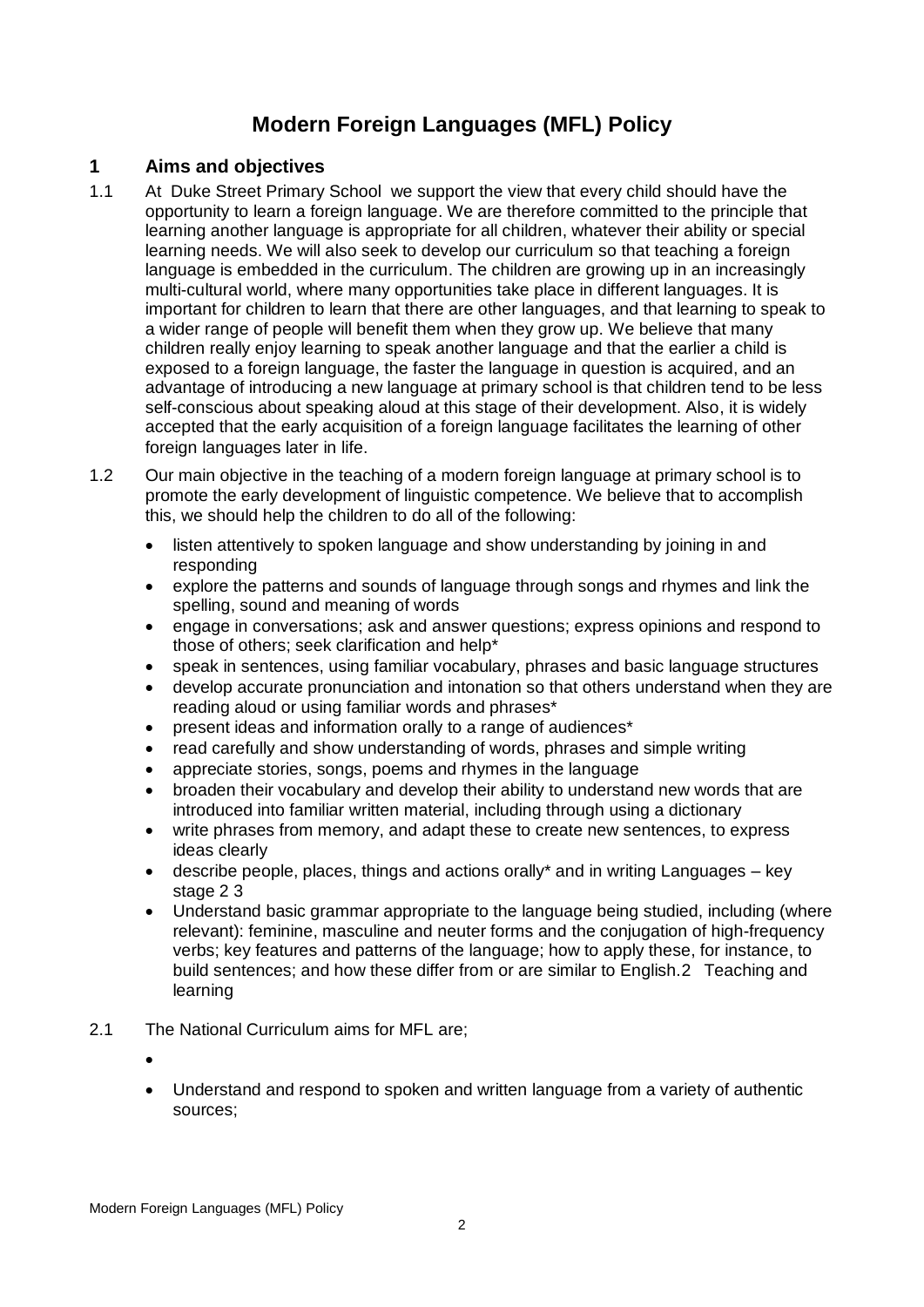- Speak with increasing confidence, fluency and spontaneity, finding ways of communicating what they want to say, including through discussion and asking questions, and continually improving the accuracy of their pronunciation and intonation;
- Can write at varying length, for different purposes and audiences, using the variety of grammatical structures that they have learnt;

Discover and develop an appreciation of a range of writing in the language studied. We also recognise that children should be encouraged to apply knowledge already learnt about their own language to their learning of the new language. We aim to equip pupils with strategies for language learning that they can use in the future when studying another foreign language.

- 2.2 We follow the Luc et Sophie programme, which is based on the teaching guidance material in the Key Stage 2 Framework for Languages, and the National Curriculum Guidelines at Key Stage 2.
- 2.3 We use a variety of techniques to encourage the children to engage actively in learning a modern foreign language: these include games, role-play, songs (particularly action songs) and we sometimes use puppets and soft toys to demonstrate the foreign language. The Luc et Sophie programme includes audio files to demonstrate correct pronunciation to the children. Children should regularly have the opportunity to practice speaking to and listening to each other in their new language.
- 2.4 We focus on speaking and listening; reading and writing; and understanding another culture.
- 2.5 We make the lessons as entertaining and enjoyable as possible so that children play an active role in their learning. We understand that purposeful practice of the language is as important as learning new vocabulary. We build children's confidence through constant praise for any contribution that they make in the foreign language.
- 2.6 We allow for differentiation by:
	- using peer/TA support
	- setting common tasks which are open-ended and can have a variety of responses;
	- providing resources of different complexities, matched to the ability of the child.
	- Setting extension tasks.

#### 2.7

- Formative assessment is completed during each lesson to assess the children's understanding against that lesson's learning objective. This in turn informs planning for the next lesson, and ensures that each child is supported and has the opportunity to progress throughout the topic.
- Summative assessment takes place at the end of each unit (half termly.) This takes the form of a tick list which directly corresponds to what has been taught during that topic. These should then inform teachers of where children are in relation to the national curriculum aims.

French is assessed against the MFL framework for KS2, based on;

- Oracy listening and speaking
- Literacy reading and writing
- Understanding other cultures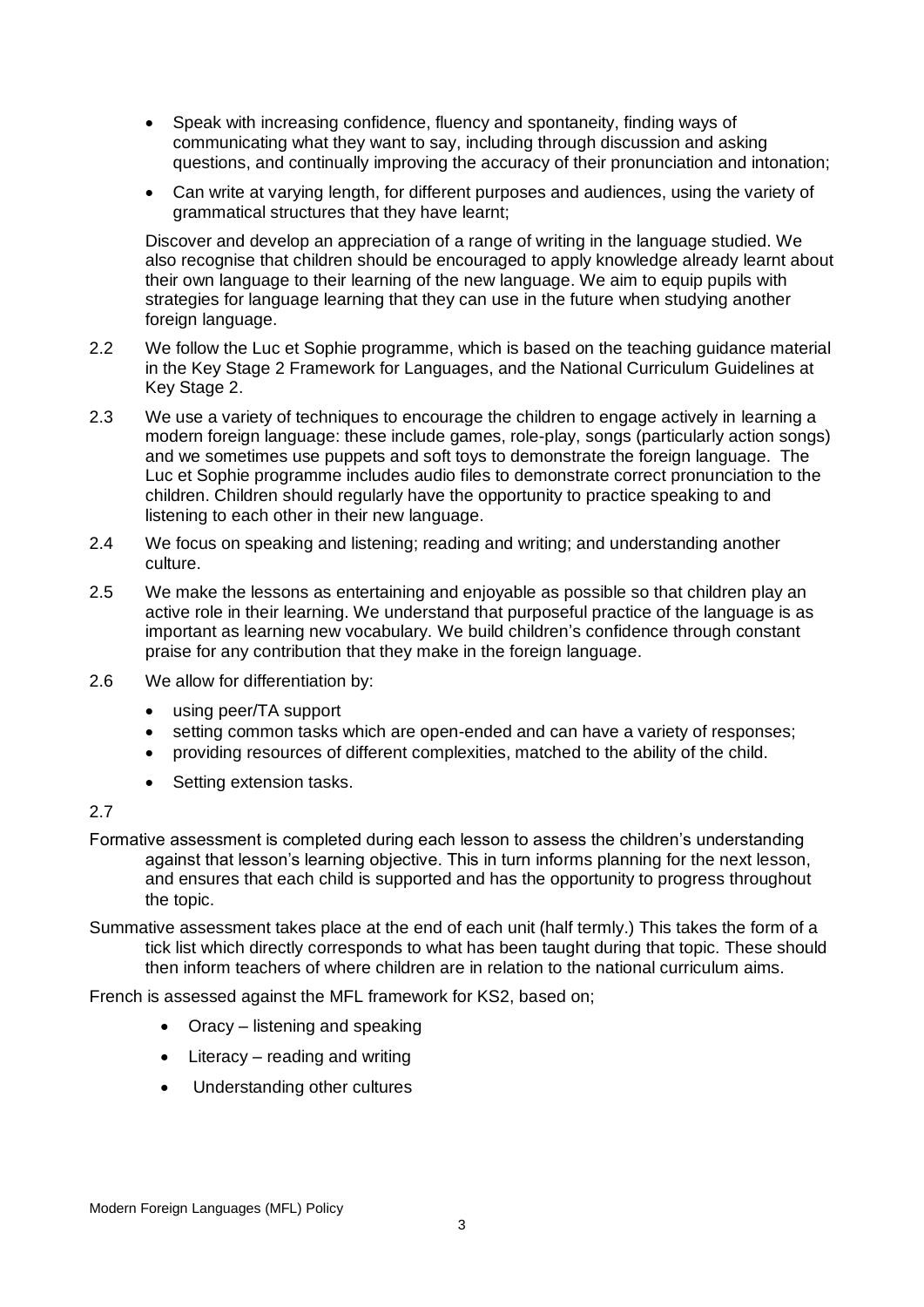# **3 Organisation**

- 3.1
- At Duke Street, Primary French is taught to all children in KS2 by either the class teacher or a teacher or HLTA covering PPA time. Most pupils have a lesson of about 45 minutes per week, which can vary depending of lesson timings or other curriculum demands. Class teachers are encouraged to incorporate French into the everyday running of their classes (for example, during registration, during transition times and when giving simple instructions.)

# **4 The curriculum**

- 4.1 The Modern Foreign Language taught at Duke Street Primary School is French. We follow the 'Luc et Sophie' scheme of work, which closely follows the aims and objectives of the Key Stage 2 national curriculum.
- 4.2 We teach the children to know and understand how to:
	- ask and answer questions;
	- use correct pronunciation and intonation;
	- learn specific vocabulary;
	- interpret meaning;
	- understand basic grammar;
	- use dictionaries:
	- work in pairs and groups to communicate in the other language;
	- look at life in another culture.

# **5 The contribution of MFL to teaching in other curriculum areas**

5.1 English

The learning of a modern foreign language naturally contributes to the development of our children's listening and speaking skills. It also develops the children's grasp of linguistic features such as rhyme, rhythm, stress and intonation and emphasises the importance of knowing the role of different word types in sentence structure. Children also look at stories and poems in the foreign language.

5.2 Mathematics

Children reinforce their numeracy skills by playing number games that reinforce their counting and calculation skills, expand their understanding of date, and increase their knowledge about money.

#### 5.3 Personal, social and health education (PSHE) and citizenship

One of the main benefits to the children of learning a modern foreign language at primary school level is a social one. Those children who have difficulty in reading and writing, but who have good aural skills, will often find that they excel at speaking in foreign languages. This success breeds confidence, which in turn increases self-esteem and gives them a more positive attitude to school in general.

#### 5.4 Spiritual, moral, social and cultural education

By teaching a modern foreign language, we contribute to the children's cultural education. They learn that many societies are multi-lingual. We teach them about festivals and customs related to the countries in which the language is spoken. We also give them the chance to hear stories set in the foreign culture.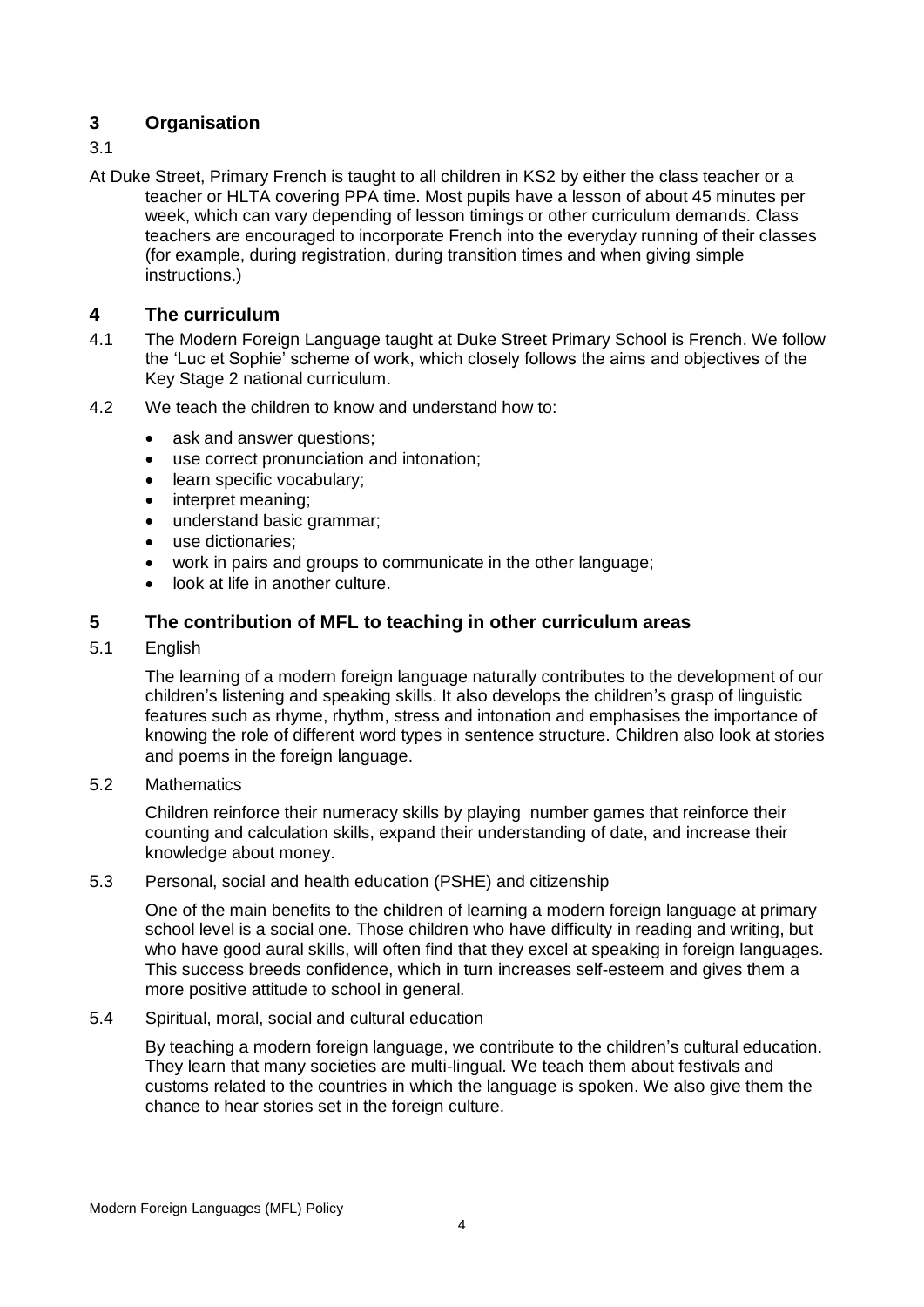#### 5.5 Geography

 Children learn about different countries in which French is spoken, particularly France itself. They watch DVDs and whiteboard clips which show different areas of these countries.

#### 5.6 Music

We teach children songs in the modern foreign language – both traditional and modern – which of course helps them develop a sense of rhythm and an ear for melody and pitch. Occasionally we also play them classical music by composers from the countries in question, for example, Saint-Saëns's "Carnival of the Animals" in the case of France.

5.7 Science

Children reinforce their knowledge of parts of the body through related games, such as a French version of "Simon Says", or "Head, Shoulders, Knees and Toes", or through related songs, such as the French-Canadian "Alouette".The topics of "Weather" and "Space" are also covered.

#### 5.8 PE

 . Many of the games and songs we use to teach children modern foreign languages are very active requiring fast reactions, for example, French versions of "Simon Says". and "Grandmother's Footsteps".

#### **6 Modern foreign languages and inclusion**

6.1 At our school, we teach a modern foreign language to all children, whatever their ability. A modern foreign language forms part of the school curriculum policy to provide a broad and balanced education to all children. Through our modern foreign language teaching, we provide learning opportunities that enable all pupils to make progress. We do this by setting suitable learning challenges and responding to each child's different needs.

#### **7 Assessment**.

- Children assessed formatively during each lesson. This is done against the lesson objective for that lesson, and informs the teachers planning for next lesson based on how much the children have understood and achieved in the previous lesson.
- At the end of each unit (approximately each half term), children are assessed summatively based on topic tick sheets. These assessments cover what has been taught during that topic. This can in turn inform teacher's end of year assessment against the national curriculum aims.

#### **8 Resources**

We have 1 hard copy of the Year 3-4 Luc et Sophie programme, and 1 hard copy of the Year 5-6 Luc et Sophie programme. There is a digital copy of the teacher book, text books, audio files etc. located in the 2019 French file on the One Drive for teachers to access when needed.

#### **9 Monitoring and Review**

**9.1** We monitor teaching and learning in the same way as we do all other subjects that we teach in the school. The coordination and planning of the MFL curriculum are the responsibility of the subject leader.

Modern Foreign Languages (MFL) Policy